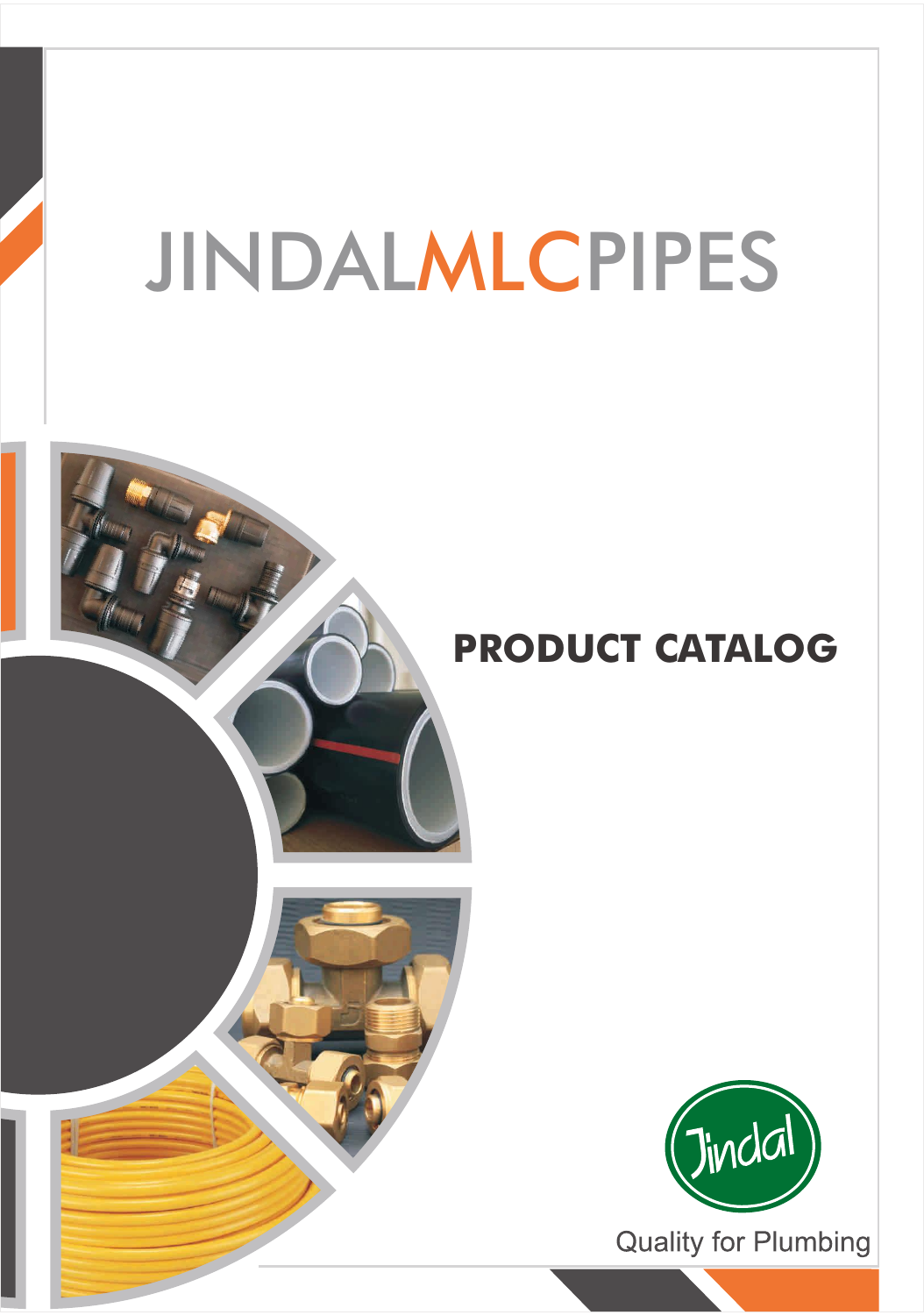#### 02

#### **Company Profile**

Jindal Group is the largest manufacturer of ERW Pipes well-diversified in other plumbing pipes such as PE-AL-PE Pipes also known as MLC Pipe (Multilayer composite pipe) & Fittings, PVC Pipe, uPVC Pipes, HDPE Pipes, cPVC Pipes, PPR-c & Fittings.

Jindal Now introduces Compressed Air & Inert Gas Piping Systems.

Jindal Multi Layer Composite (MLC) pipes are being produced with latest German technology at its state of the art manufacturing unit at Dehradun, Uttarakhand, India.

Jindal MLC Pipes combine the advantages of metal and plastic pipes and eliminate the disadvantages of both materials at the same time. The aluminum core is absolutely diffusion tight and reliably prevents oxygen or gases from permeating into the pipe. It compensates and reduces snap-back forces and heat expansion with changes in temperature.

Jindal MLC Pipes consist of an overlapped aluminum core with an inner and outer layer of polyethylene (PE). All the layers are permanently bonded together by intermediate adhesive layers. The aluminum thickness of Jindal MLC pipes has been selected to meet compressive and flexural strength requirements.

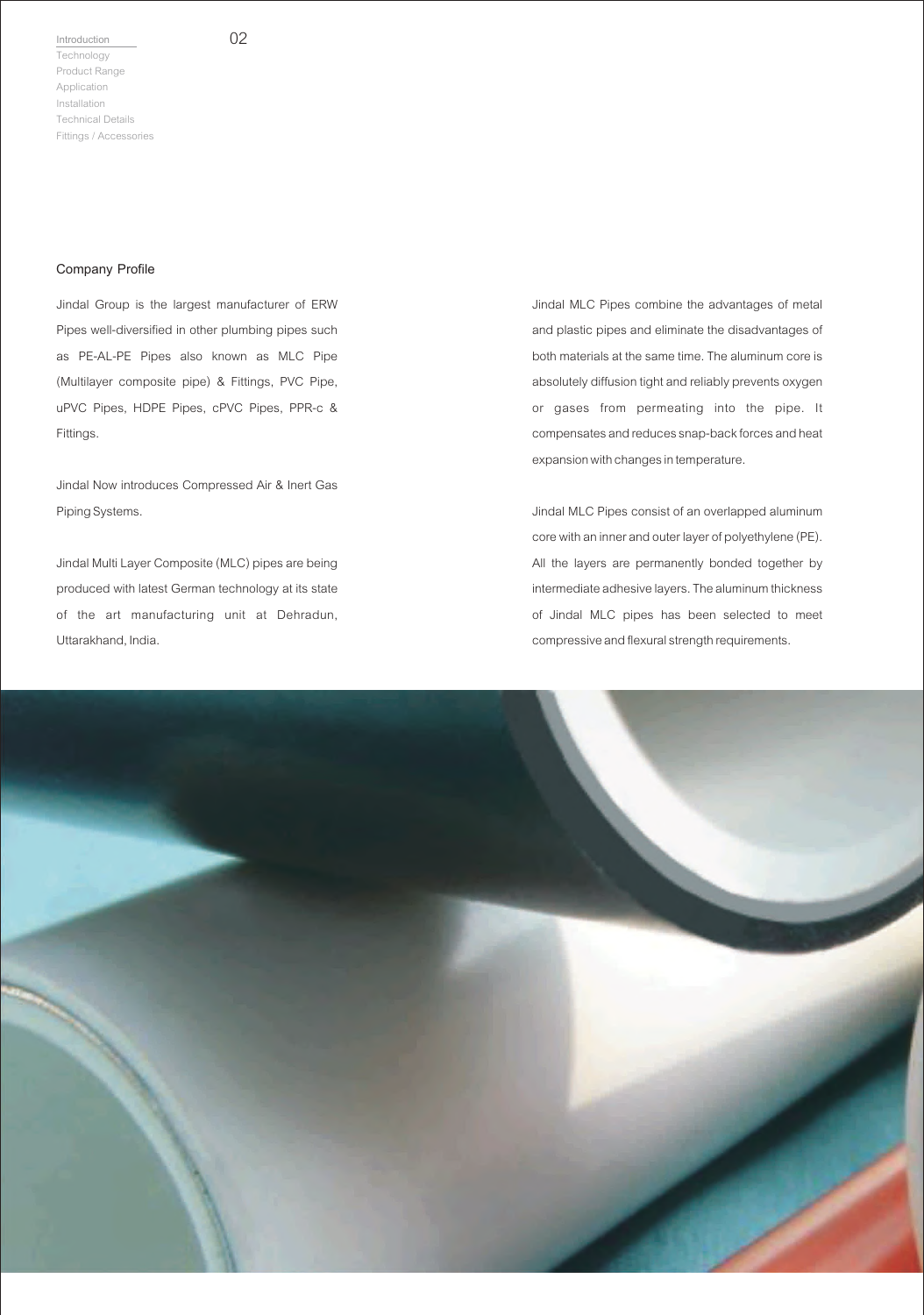### 03

#### **One - Stop Solution**

We offer a high-quality range of pipes, fittings, valves, tools & accessories tailored to the requirements of piping system. Furthermore, our high quality product range has a number of outstanding features:

- \* 50 years of long working life
- \* Hygienic, toxic-free, rust-free
- \* No growth of micro-organisms
- \* 30% more flow of fluid than in metal pipes
- \* Easily bendable and never springs back
- \* Easy installation and wide range of usage
- \* No leakage due to less number of fittings
- \* Light in weight, easy to carry and store
- \* Corrosion resistant and scale free
- \* Burning resistant

#### **Research and Development**

We regularly subject our products to inspection and long-term testing. Our in-house laboratory keeps material specifications and long-term properties under constant scrutiny. This provides the necessary foundation for product enhancements performed within our Research and Development department. As a result, you will always be supplied with innovative products of the highest possible quality and latest technology in the plumbing and piping system. Our new range of plastic fitting system is specifically designed for Indian plumbing techniques.

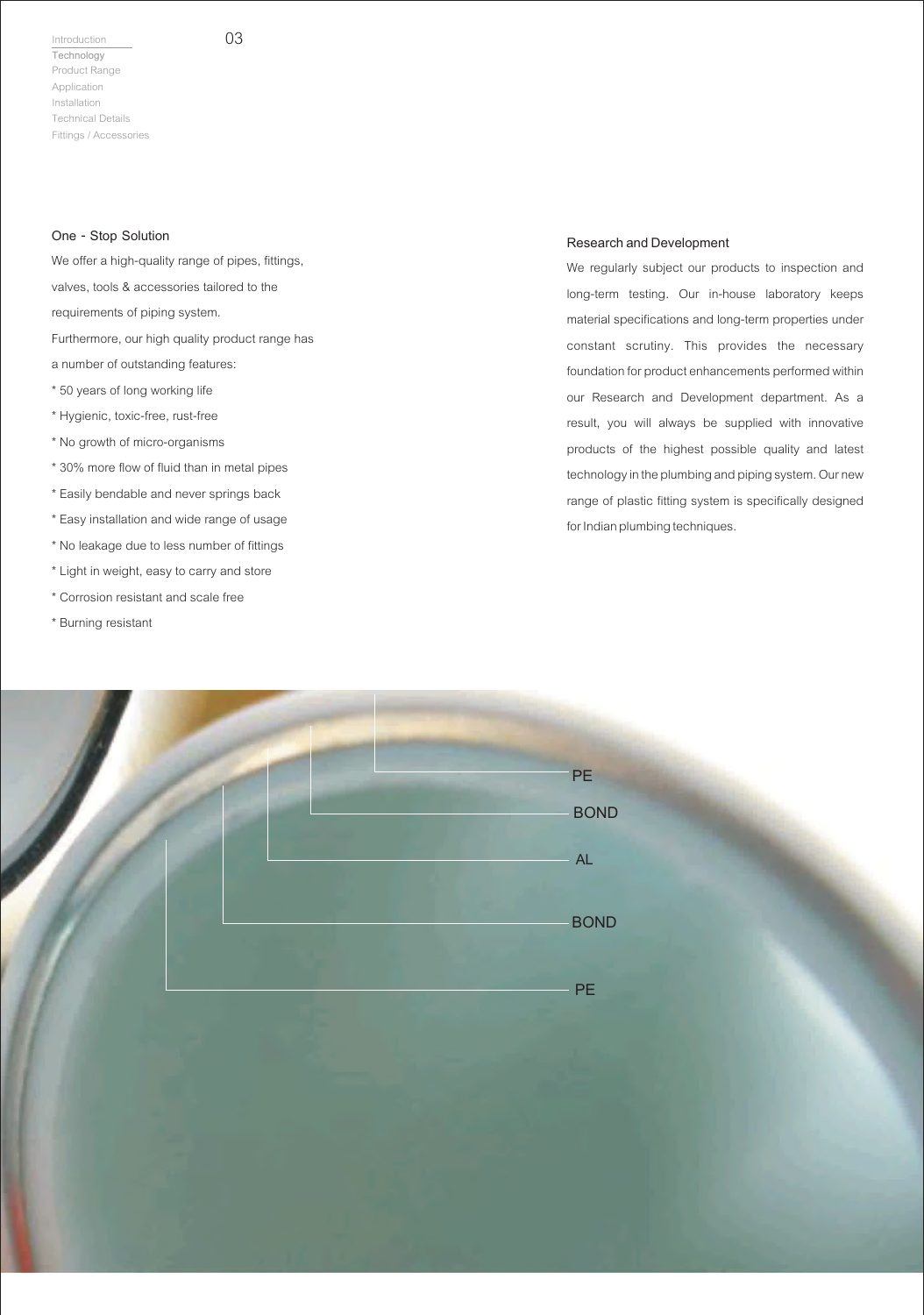

04

| Size Range | Inner Dia.       | Outer Dia.       |
|------------|------------------|------------------|
| 1014       | 10 <sub>mm</sub> | 14mm             |
| 1216       | 12mm             | 16 <sub>mm</sub> |
| 1620       | 16mm             | 20 <sub>mm</sub> |
| 2025       | 20 <sub>mm</sub> | 25mm             |
| 2532       | 26mm             | 32mm             |
| 3240       | 32mm             | 40 <sub>mm</sub> |
| 4050       | 40mm             | 50mm             |
|            |                  |                  |

#### Sizes 1014 to 4050

| Pipe A  | PE-AL-PE, for Industrial Water systems, temp. -20°C to 80°C, Green color                    |
|---------|---------------------------------------------------------------------------------------------|
| Pipe B  | PERT-AL-PERT, for Hot Water distribution, temp. -20°C to 95°C, Black color with Orange line |
| Pipe C  | PE-AL-PE, for Oxygen and Gas supply, temp. -20°C to 60°C, Yellow color                      |
| Pipe D  | PE-AL-PE, for Compressed Air supply, temp. -20°C to 60°C, Blue color                        |
| Pipe UV | PE-AL-PE, for Hot & Cold Water supply, temp. -20°C to 80°C, Black color                     |

Jindal MLC Pipes UV are Manufactured as per [S] IS 15450 Jindal MLC Pipes A,B,C & D are Manufactured as per ASTM F1282

> Even in conditions where the water is subject to freezing, Jindal MLC pipes for cold water can withstand water at temperature up to -10 $\degree$ C due to their Frost Resistance characteristics. Although use of insulation is recommended at lower temperature.

> Jindal MLC pipes for hot water are suitable for long term extrusion of hot water upto 95 $^\circ\text{C}$  due to their Low Thermal Conductivity. The low thermal conductivity due to the PE-RTlayer reduces the heat loss when compared to other pipes like G.I., Copper, Aluminum & HDPE.

> The middle layer of aluminum enables Jindal MLC gas pipes to withstand high working pressure and ensures no gas or oxygen permeability.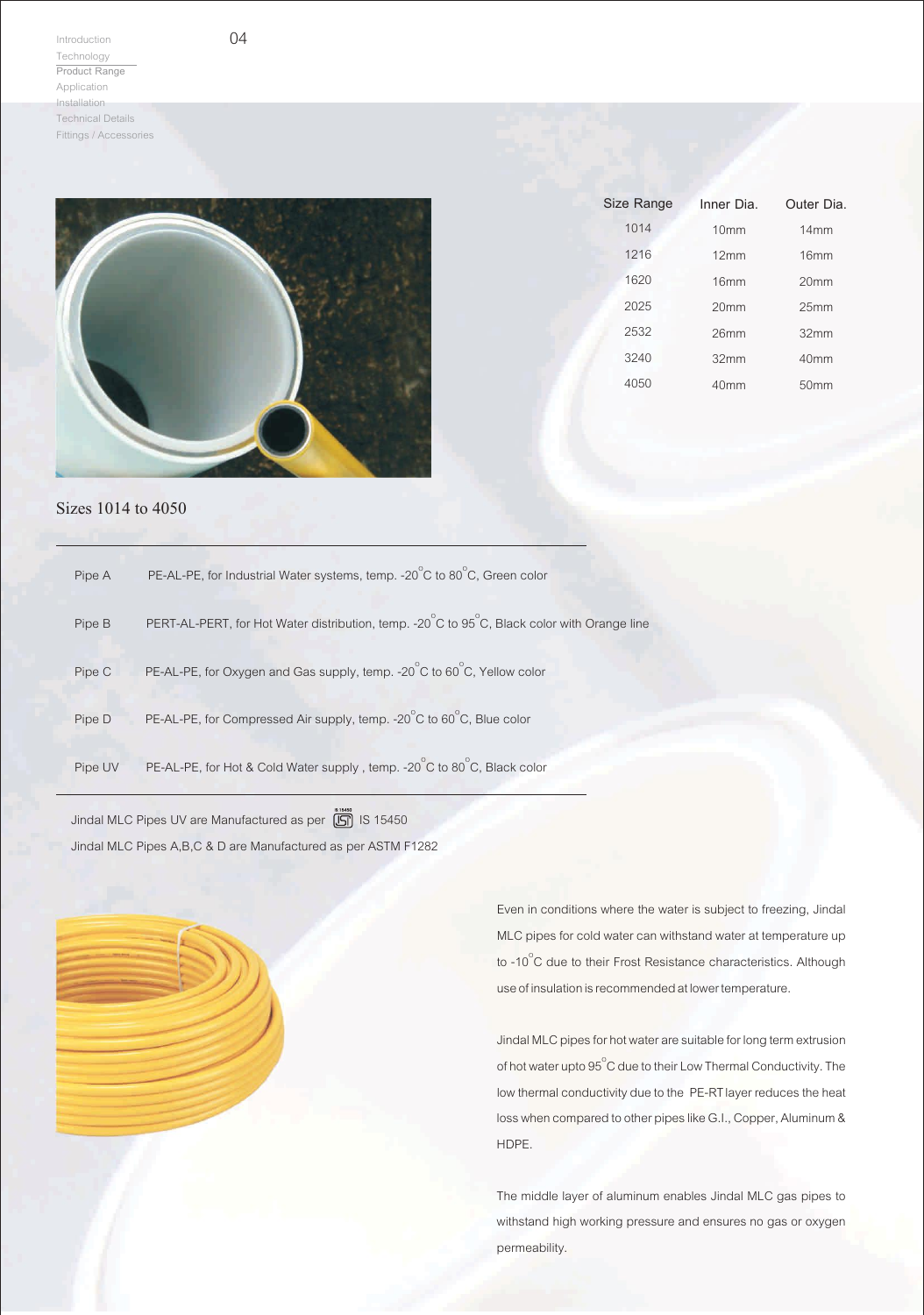05

#### **Cold and Hot water distribution**

The smooth inner layer of Jindal MLC pipes prevent deposit, accumulation and corrosion leading up to 30% more flow of fluid than in metal pipes. They are easy to bend & install directly on girder or inside wall and cement concrete. They can be easily found with a simple metal detector. The combination of plastic and metal makes Jindal MLC pipes a permanently reliable system for its use in all common hot and cold water installations.

#### **Solar** W**ater System, Air Conditioning and Refrigeration System**

Frost resistant; High thermal preservation lowers the cost of temperature keeping and improves the efficiency of these systems.

#### **Underfloor Heating System**

Stable form in bends and over a distance; Jindal MLC pipes can be directly installed up to 200 meters without any fittings. It works well in a wide range of temperature from -20 $\mathrm{^\circ C}$  to 95  $\mathrm{^\circ C}$  .

#### **Medical, Foodstuff and Chemical Industry's Pipe System**

The inner and outer layers of Jindal MLC pipes are made of special PE with strong chemical, corrosion and contamination resistance. The aluminum core makes the pipe 100% gas and oxygen tight. Therefore, as medical and oxygen supply pipe, Jindal MLC pipe is hygienic and leak-proof and ensures the purity of its carrying media. As a supply pipe for food industry, it can eliminate contamination during manufacturing. Furthermore, the static-free PE layers can also withstand all kinds of acid and alkali solution (in density) below 60 $^{\circ}$ C, which enables the pipe to be used in the chemical industry with no extra protection.

#### **HVAC**

The aluminum layer allows Jindal MLC pipes to withstand high working pressure. They are easily bent, which makes the use of numerous fittings unnecessary. Jindal MLC pipes are safe and reliable choice for chill water lines for HVAC.

#### **Compressed Air Distribution**

The aluminum layer allows Jindal MLC pipes to withstand high working pressure and prevent air from permeating into the pipe. They are easily bent, which makes the use of numerous fittings unnecessary. Jindal MLC pipes are safe and reliable choice for compressed air supply.

#### **Gas Distribution**

The aluminum layer allows Jindal MLC pipes to withstand high working pressure and prevent gases from permeating into the pipe. They are easily bent, which makes the use of numerous fittings unnecessary. Jindal MLC pipes are safe and reliable choice for compressed air, gas and oxygen supply.



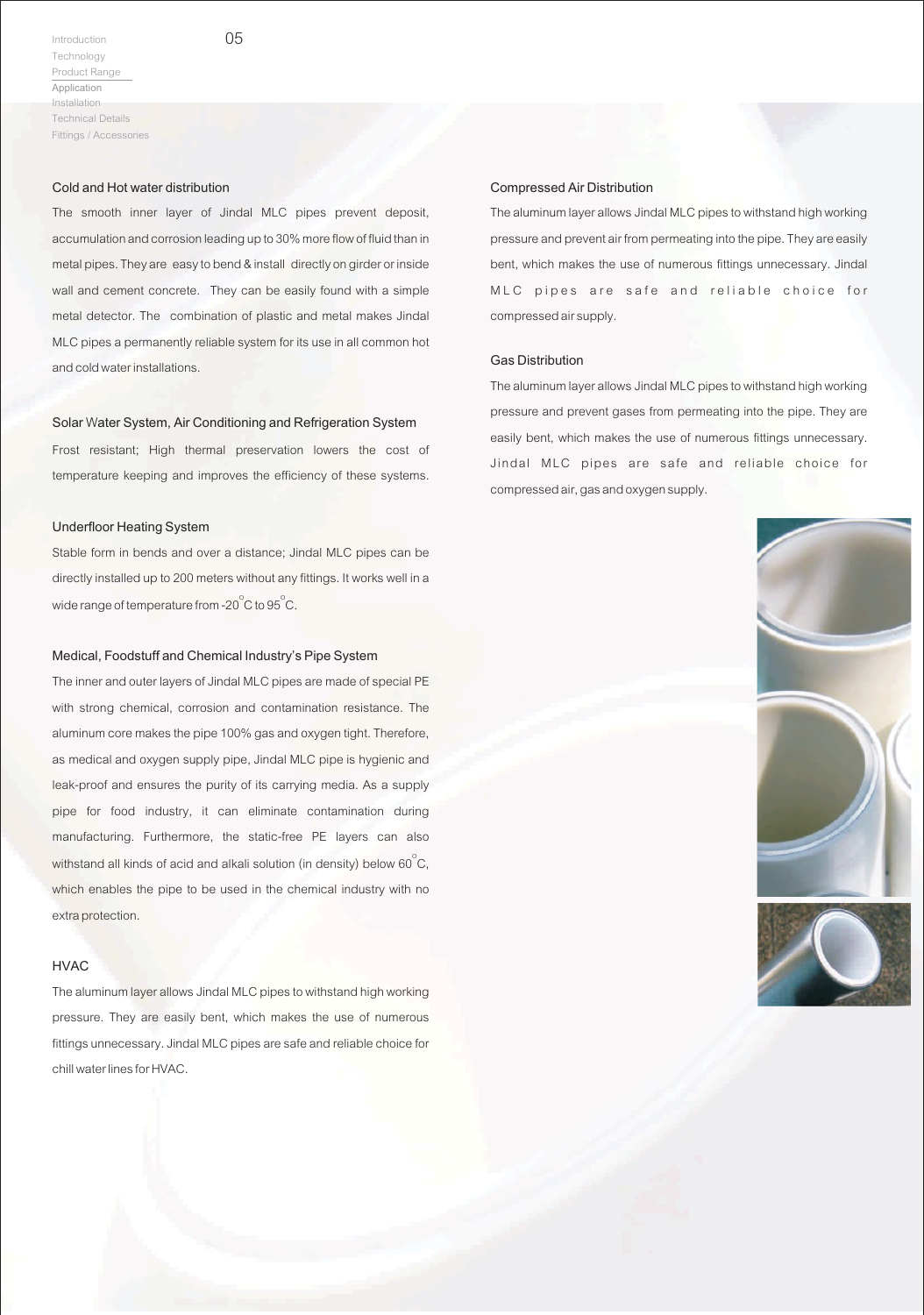



Screw and Crimp Fittings

#### **Crimp or Press Fittings (Crimp-fit)**

Crimp Fittings have been designed to further simplify the installation operations by significantly reducing the time required for assembly. This technique also causes the pipe to deform permanently by compression, which is achieved by the action of a pressing machine fitted with suitable jaws. The machine operates by permanently deforming a ferrule, suitably sized to ensure that the pressure is exerted even when the temperature changes occur, and a permanent leakproof seal is achieved by the special slip proof profile of the tail and two O-rings that are in direct contact with the pipe.

#### **Advantages of Crimp-fit**

- \* Made from high quality, NSF approved Grade of Glass filled Nylon for Potable Water supply
- Compact Design for easy handling and installation.
- \* Crimp technique to ensure leakage-free connections.
- Specially designed jointing tool to guarantee reliable & Fast connections.
- \* Wide range of Applications from hot & cold water to chemicals and foodstuff.

#### **Compression or Screw Fittings (Brass-fit, Com-fit & Eco-fit)**

Compression Fittings combine the positive feature of high reliability with a simple installation technique. The fittings do not require any special tools. The permanent pipe joint is achieved by compression i.e. by tightening the nut against the coned-shaped olive. The profiles of the two pieces are designed to cause a progressive shrinkage of the coned-shaped olive and to distribute the compression forces across the contact surface. A seal housing has been designed with a special slip-proof profile called O-rings that come into direct contact with the pipe.

The simplicity and economic aspect of this system is based on the use of spanners, standardized threads (GAS ISO), which make it possible to connect with any system.

#### **Advantages of Com-fit & Eco-fit**

- \* Developed with advance injection molding.
- \* Easy and convenient installation.
- Made from high quality engineering plastic.
- \* Preforms as good as brass fitting and cost effective.







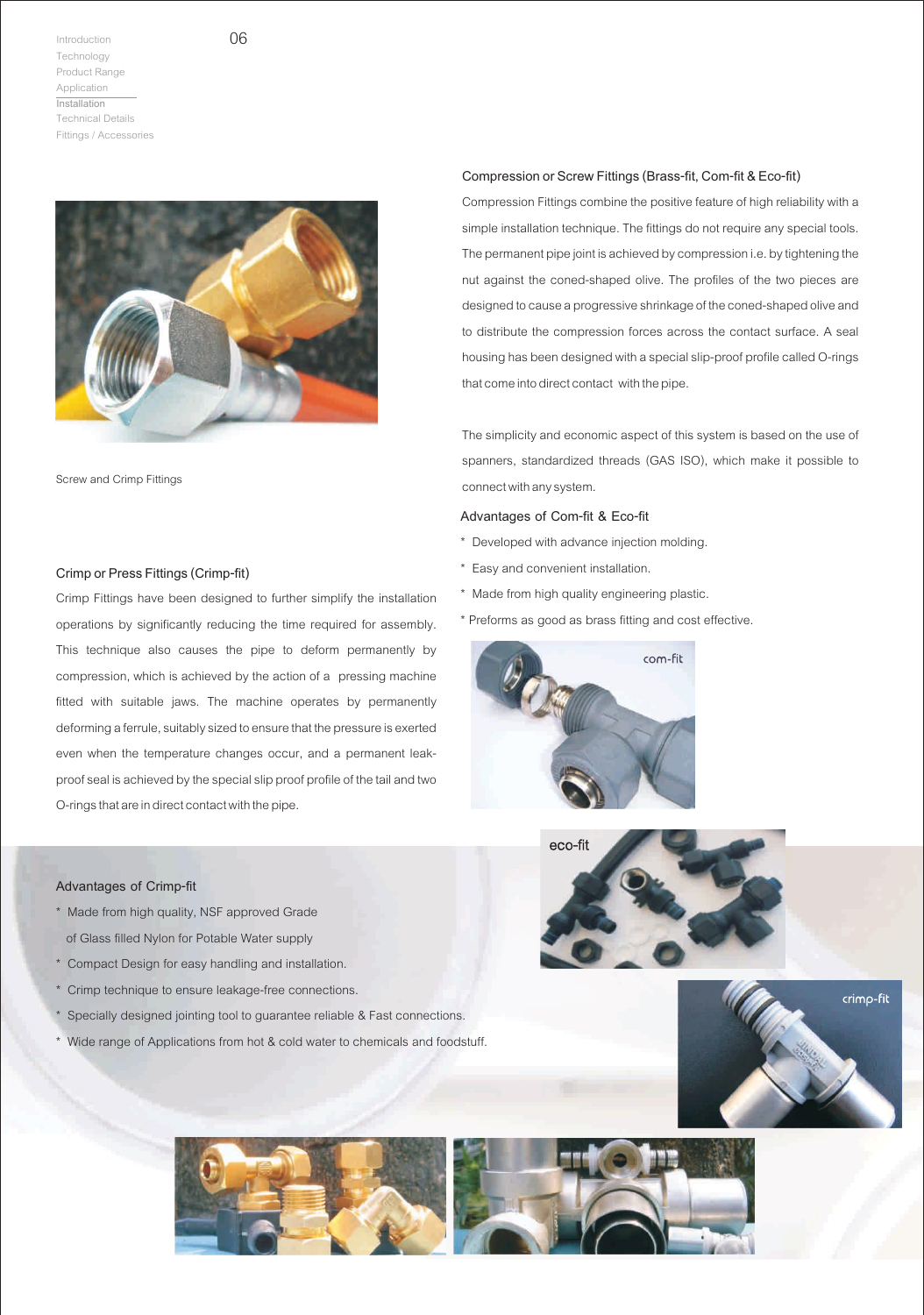#### **Jointing Procedure for Screw Fittings (Com-fit, Brass-fit & Eco-fit)**

1a. Cut off Jindal MLC Pipe vertically with the Pipe Cutter.

- 2a. Round and bevel the end holes and make inclines of atleast 2 mm.
- 3a. Choose the right size of fitting; put the nut over the pipe and slide the compression ring over the pipe. Make sure that the mouth of the mut and the pipe faces the same direction.
- 4a. Push the inserts into the pipe up to the shoulder. Take care not to damage the O-ring.
- 5a. Use a spanner to tighten it up completely.







The pipe is bended using internal bending spring. The Aluminum makes the pipe form-stable (i.e. non spring-back after bending) & impermeable to oxygen diffusion. Once bent, the pipe maintains its shape.

#### **Jointing Procedure for Press Fittings (crimp-fit)**

- 1b. Cut off Jindal MLC Pipe vertically with the Pipe Cutter.
- 2a. Round and bevel the end holes and make a pouring angle.
- 2b. Insert the Fitting into the pipe till the pipe end tightly reaches the shoulder of the fitting.
- **3**b. Install the fitting pressing clamp according to the instruction manual. Put the sleeved fitting into the clamp jaw and press the clamp until the jaws are completely closed. Now the pressing is finished.

 For manual pressing clamp, close the jaw manually until the automatic ratchet releases.

\* Please do not use pipe wrench for tightening the nut of the fitting, use spanners.



2b

3a & 4a







3b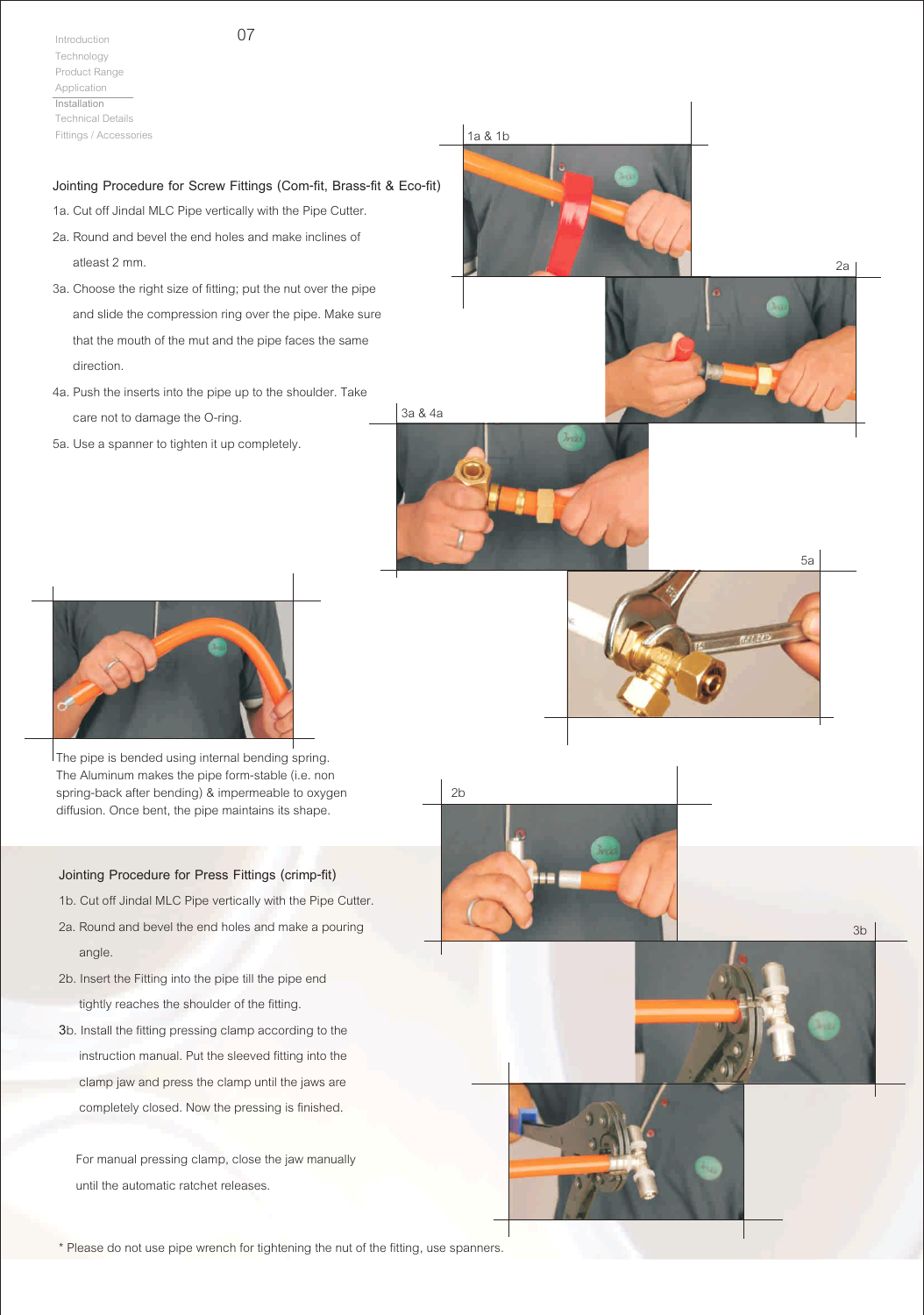#### **Thermal Properties**

#### Thermal and Pressure Resistance

08

| Thermal and Pressure Resistance |                   |                   |                          |                            |                              |                            | $1 \text{Mpa} = 145 \text{ psi} = 10 \text{ bar} = 10 \text{kg}$ |        |
|---------------------------------|-------------------|-------------------|--------------------------|----------------------------|------------------------------|----------------------------|------------------------------------------------------------------|--------|
| Specification                   | Minimum<br>burst  | Mini pipe<br>ring | Long-term<br>hydrostatic |                            | Working Temperature (C)      |                            | Working pressure<br>(MPa)                                        |        |
| (mm)                            | pressure<br>(MPa) | strength<br>(N)   | strength<br>(MPa)        | Pipe UV                    | Pipe B                       | Pipe C                     | Pipe UV, B                                                       | Pipe C |
| 1014                            | 7.0               | 2300              | 2.7                      |                            |                              |                            |                                                                  |        |
| 1216                            | 6.0               | 2300              | 2.7                      |                            |                              |                            |                                                                  |        |
| 1620                            | 5.0               | 2500              | 2.7                      |                            |                              |                            |                                                                  |        |
| 2025                            | 4.0               | 2500              | 2.3                      | $-20^{\circ} - 80^{\circ}$ | $-20^{\circ}$ ~95 $^{\circ}$ | $-20^{\circ} - 60^{\circ}$ | 1.0                                                              | 0.5    |
| 2532                            | 4.0               | 2500              | 2.1                      |                            |                              |                            |                                                                  |        |
| 3240                            | 4.0               | 2800              | 2.1                      |                            |                              |                            |                                                                  |        |
| 4050                            | 3.5               | 3200              | 2.0                      |                            |                              |                            |                                                                  |        |

#### **Thermal Conductivity**

0.45W/m.k. - about 1/100 of steel pipe but not only several times higher than that of insulating materials. No need of insulation with Jindal Hot Water MLC pipes.

Jindal MLC Pipes have an extremely low co-efficient of linear expansion 25 x 10 $\degree$  m/m.k., Only 1/8th of all polyethylene pipes, almost same as that of aluminum pipes.

#### **Thermal Expansion**

| Expansion of different types of pipe                                                                                                   |                                                                                        |  |  |  |
|----------------------------------------------------------------------------------------------------------------------------------------|----------------------------------------------------------------------------------------|--|--|--|
| Type of pipe                                                                                                                           | Expansion expressed in mm for a<br>pipe length of 50m with 50 °C                       |  |  |  |
| <b>PFX</b><br><b>PPR</b><br><b>PB</b><br><b>CPVC</b><br><b>Jindal MLC Pipe</b><br>Copper<br><b>Galvanized Steel</b><br>Stainless Steel | 500 mm<br>450 mm<br>375 mm<br>$200$ mm<br>59.50 mm<br>41.25 mm<br>28.50 mm<br>27.50 mm |  |  |  |

#### **Thermal Strength (Pressure Rating)**

| PIPE A, B & UV                   |      | Table 2 |
|----------------------------------|------|---------|
| Temperature<br>$\rm (^{\circ}C)$ | Mpa  | psi     |
| 23                               | 1.38 | 200     |
| 60                               | 1.10 | 159.5   |
| 82                               | 0.69 | 100     |
| 95                               | 0.50 | 72.5    |

#### Jindal MLC Pipes can work at low temperature of -20 $\degree$ C without bursting.

Low Temperature Resistance

#### **PIPE C**

| Temperature | Mpa     | psi |
|-------------|---------|-----|
|             | $\cdot$ |     |

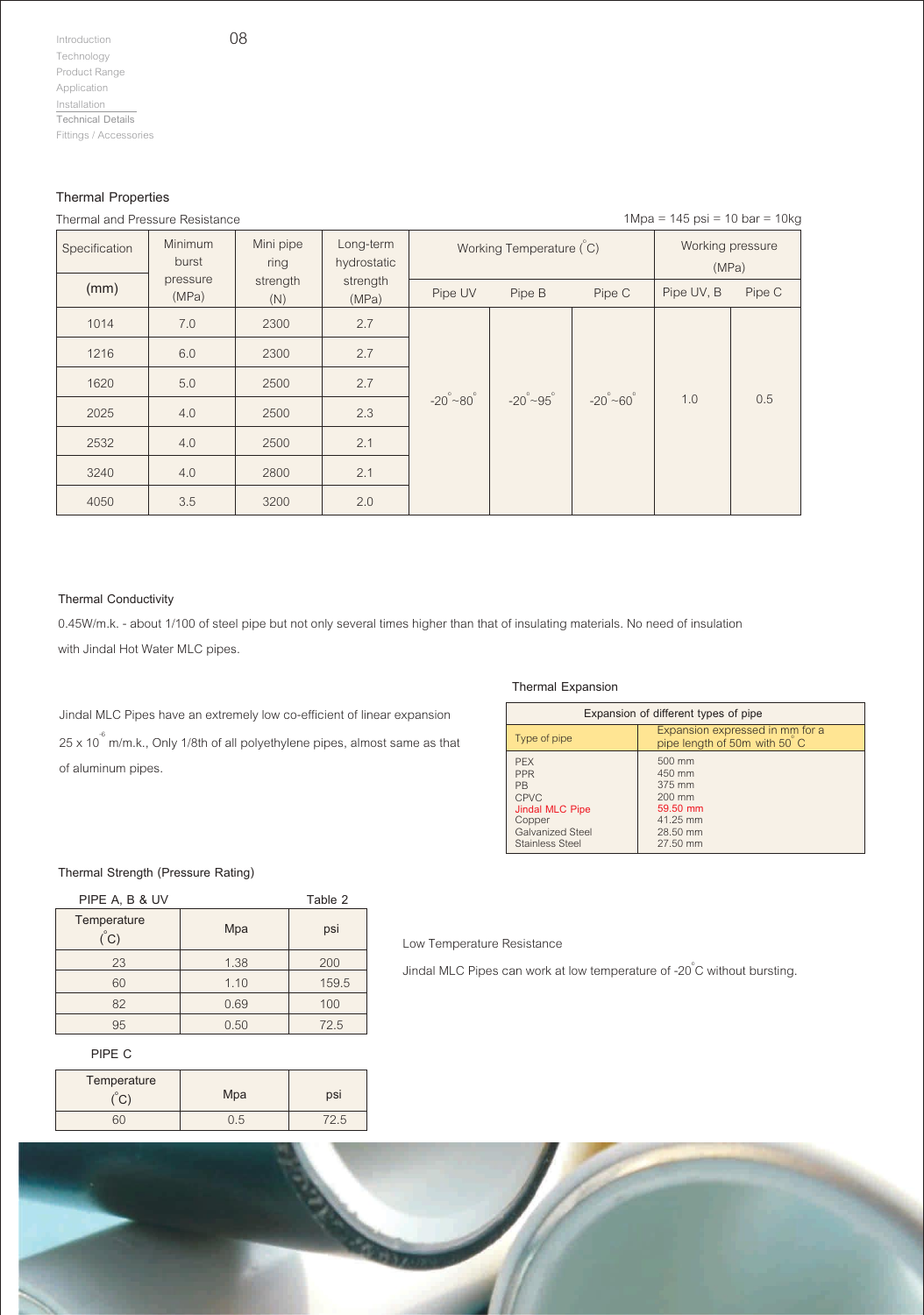

The use of Multilayer Pipework can reduce installation time by up to 45% in comparison to Steel, Galvanized Iron, Copper or PP-R pipes.

09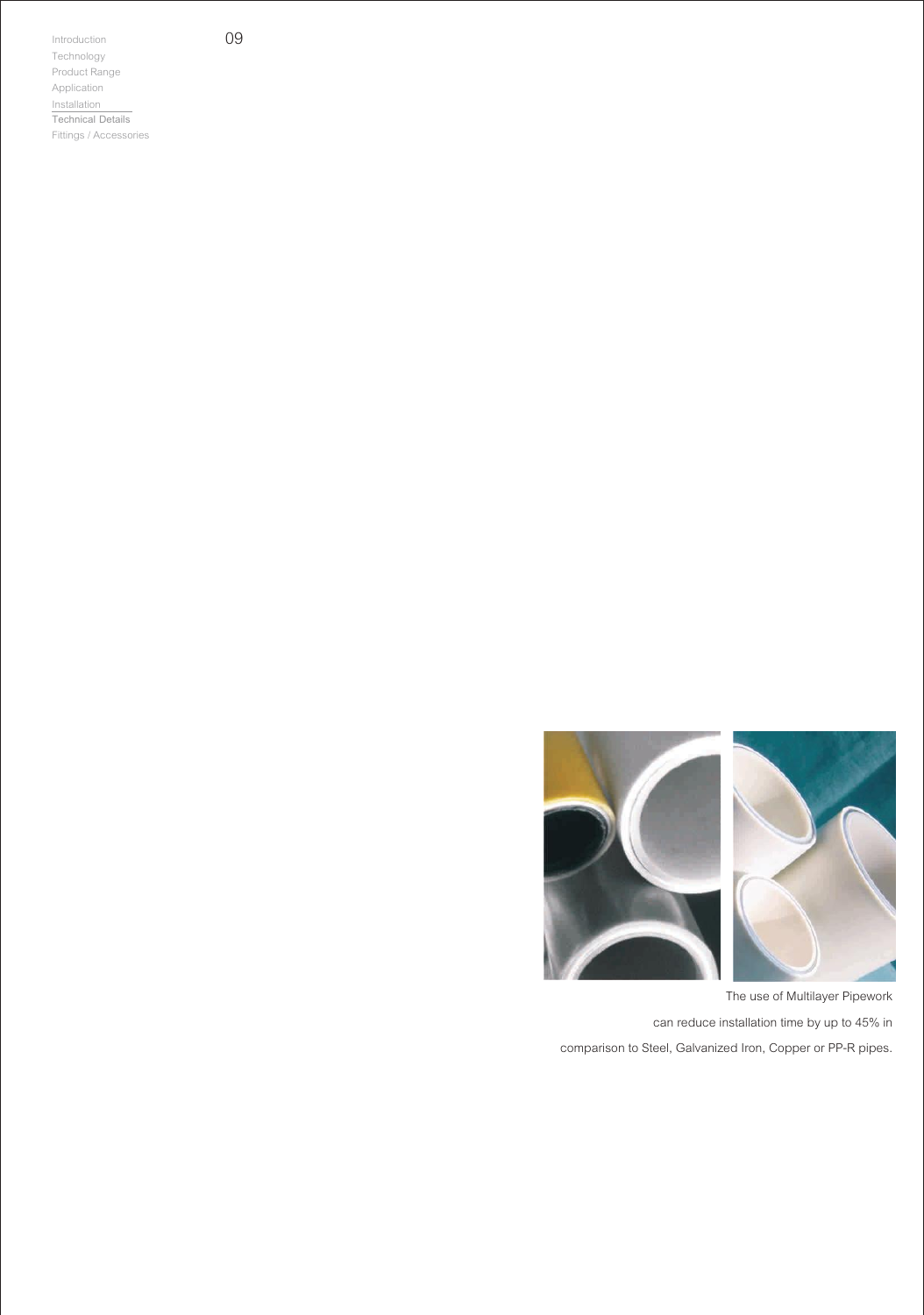



#### **Physical Properties**

#### **Burning Resistance**

The PE-AL-PE composite structure provides Jindal MLC pipes with a much better burning resistance as compared to all other polyethylene pipes. It may reach up to Grade B1 of GB8624 - stipulations for wire & cable conduit plastic material.

**Malleable**

Uniquely, Jindal MLC pipes are completely malleable & can be easily curved by hands. They can bend down to a radius equivalent to 5 times the diameter of the pipe.

**Permeability**

The Aluminum core of Jindal MLC pipes guarantees static resistance & light & oxygen tightness. It acts as a barrier against the entry of any contaminant.

#### **UV Resistance**

Jindal MLC pipes are UV stabilized / UV resistant.

#### **Clarity, Colour, Taste,**

|                                                  | 1-3 Days   | 4-6 Days   | 7-9 Days   | Standard Value for 3 Extn. |
|--------------------------------------------------|------------|------------|------------|----------------------------|
| Clarity, Color, Taste,                           |            |            |            |                            |
| Odour, Foaming                                   | <b>NSA</b> | <b>NSA</b> | <b>NSA</b> | Not Significantly affected |
| C migration (mg $c/m^2 d$ )                      | 0.3        | 0.3        | 0.3        | $\leq 2.5$                 |
| Ci <sup>-</sup> consumption (Cl/m <sup>-d)</sup> | 0.6        | 0.6        | 0.6        | $\leq$ 2.0                 |

**Additional Requirements**

| Warm Water 60°C            | 1-2 Hours  | 3-4 Hours  | 5-6 Hours  | Standard Value for 3 Extn. |
|----------------------------|------------|------------|------------|----------------------------|
| Clarity, Color, Taste,     |            |            |            |                            |
| Odour, Foaming             | <b>NSA</b> | <b>NSA</b> | <b>NSA</b> | Not Significantly affected |
| C migration (mg $c/m^2$ d) | 1.4        | 0.6        | 0.5        | $\leq 2.5$                 |

Data came from TZW (Germany)

#### **Chemical Properties**

**Chemical Resistance of Jindal MLC pipes**

| Base Material / Resin   |        | PE-AL-PE                  |
|-------------------------|--------|---------------------------|
| Used for                |        | Plumbing                  |
| Chemicals               |        | <b>Chemical Resistant</b> |
| Acids                   | Weak   | Ε                         |
|                         | Strong | F                         |
| <b>Alkalis</b>          | Weak   | F                         |
|                         | Strong | E                         |
| <b>Organic Solvents</b> |        | G                         |
| Alcohols                |        | F                         |
| Hydrocarbons            |        | Е                         |
| Fuels / Oils            |        | F                         |

#### Long Term Hydrostatic Strength



Jindal MLC Pipes inherit all the properties of HDPE for Chemical Resistance. In additional to this, they also resist the swelling leading to very good chemical resistance for liquid hydrocarbons such as Diesel, Petrol, Kerosene & Fuel Oils due to the presence of Aluminum layer.

Jindal MLC pipes' inner & outer layers of PE do not react chemically & guarantee safety & purity on its carrying media. Their corrosion resistant nature ensures that the foodstuff is not contaminated. Jindal MLC pipes are resistant to all alkalis, acids & salts upto 60 $^{\circ}$ C.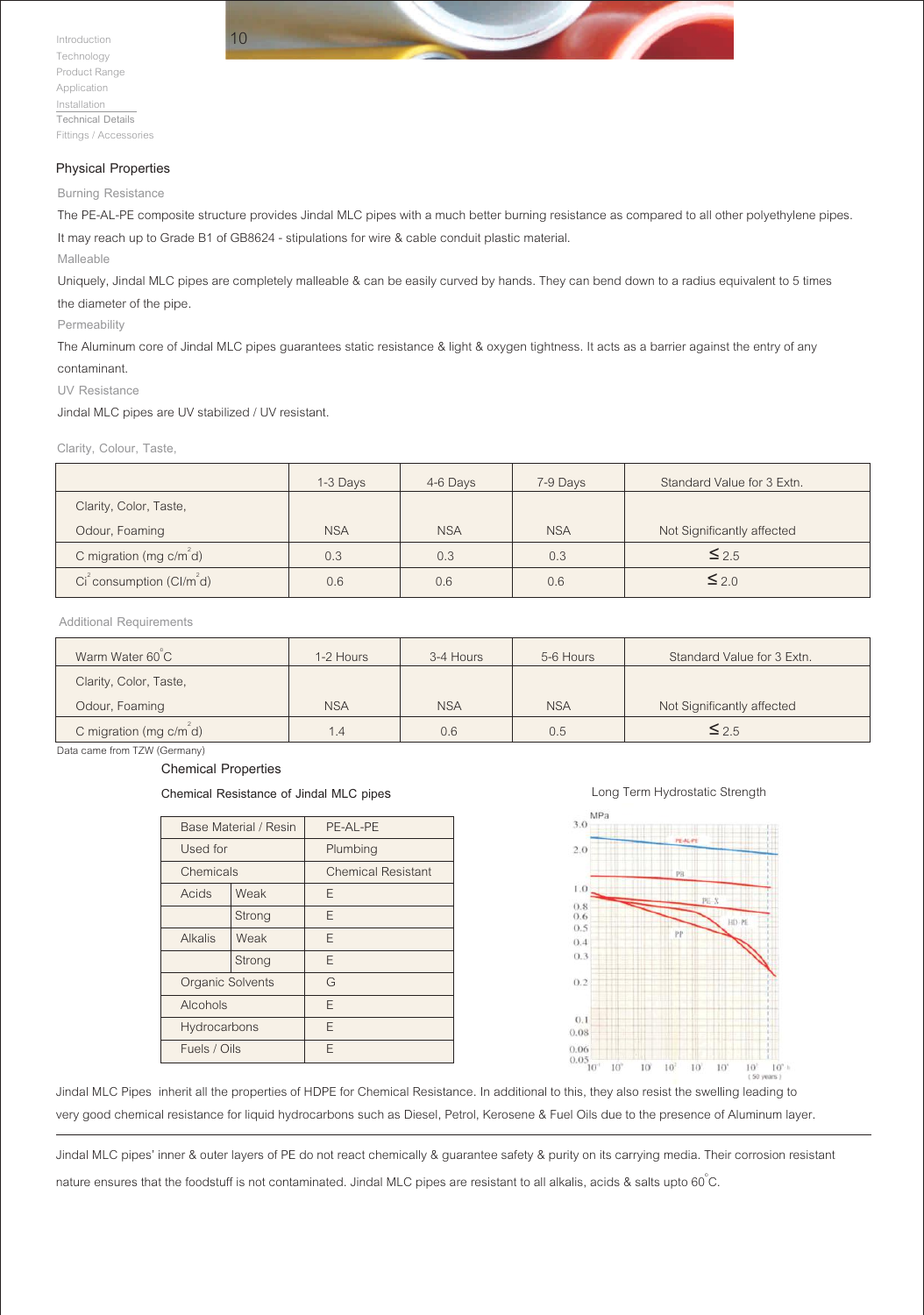#### **DIMENSIONS & THICKNESS**

| Pipe Size | Outside Diameter (mm) |           | Wall Thickness (mm) |           | Aluminium        | Inner Layer      | Outer Layer      |
|-----------|-----------------------|-----------|---------------------|-----------|------------------|------------------|------------------|
|           | Nominal               | Tolerance | Nominal             | Tolerance | <b>Thickness</b> | <b>Thickness</b> | <b>Thickness</b> |
|           |                       |           |                     |           | $(mm)$ Min.      | (mm) Min.        | $(mm)$ Min.      |
| 1014      | 14                    | $+0.3$    | 1.70                | $+0.40$   | 0.20             | 0.8              |                  |
| 1216      | 16                    | $+0.3$    | 1.70                | $+0.40$   | 0.20             | 0.9              |                  |
| 1620      | 20                    | $+0.3$    | 1.90                | $+0.40$   | 0.25             | 1.0              |                  |
| 2025      | 25                    | $+0.3$    | 2.30                | $+0.50$   | 0.25             | 1.1              | 0.4              |
| 2532      | 32                    | $+0.3$    | 2.90                | $+0.60$   | 0.30             | 1.2              |                  |
| 3240      | 40                    | $+0.4$    | 3.80                | $+0.60$   | 0.30             | 1.8              |                  |
| 4050      | 50                    | $+0.5$    | 4.40                | $+0.60$   | 0.30             | 3.0              |                  |

#### **COMPARISON BETWEEN JINDAL MLC PIPES & OTHER PIPES**

11

| Characteristics             | <b>JINDAL MLC Pipes</b><br><b>All Plastic Pipes</b> |                                             | <b>Galvanized Pipes</b> |
|-----------------------------|-----------------------------------------------------|---------------------------------------------|-------------------------|
| Material                    | PE-AL-PE                                            | PP-R, PVC, CPVC, PE or PB                   | Steel                   |
| <b>Working Life</b>         | Longest                                             | Longer or Long                              | Short                   |
| Hygiene                     | <b>Best</b>                                         | Good                                        | <b>Bad</b>              |
| Installation                | Easy                                                | Easy                                        | <b>Difficult</b>        |
| Self Weight                 | Light                                               | Light                                       | Heavy                   |
| Packing                     | Coil                                                | Coil or Straight                            | Straight                |
| Cutting                     | Easiest                                             | Easy                                        | <b>Difficult</b>        |
| Bending                     |                                                     | Easy & no spring back Easy but springs back | No Bending              |
| Permeability                | None                                                | Oxygen Diffusion                            | None                    |
| <b>Burning Resistance</b>   | Strong                                              | Normal                                      | Strong                  |
| <b>Corrosion Resistance</b> | High                                                | High                                        | <b>Bad</b>              |
| Pressure Resistance         | Good                                                | <b>Bad</b>                                  | <b>Best</b>             |
| <b>Shock Resistance</b>     | High                                                | Normal                                      | <b>Bad</b>              |

#### **WEIGHT & MEASUREMENTS**

| Pipe<br><b>Size</b> | <b>Meters</b><br>Per Carton | Net Weight<br>(Kgs) |
|---------------------|-----------------------------|---------------------|
| 1014                | 200                         | $18.6 + (-2)$       |
| 1216                | 200                         | $22.0 + (-2)$       |
| 1620                | 200                         | $29.2 + (-2)$       |
| 2025                | 100                         | $21.5 + (-2)$       |
| 2532                | 100                         | $32.8 + (-2)$       |
| 3240                | 50                          | $27.5 + (-2)$       |
| 4050                | 50                          | $41.3 + (-2)$       |

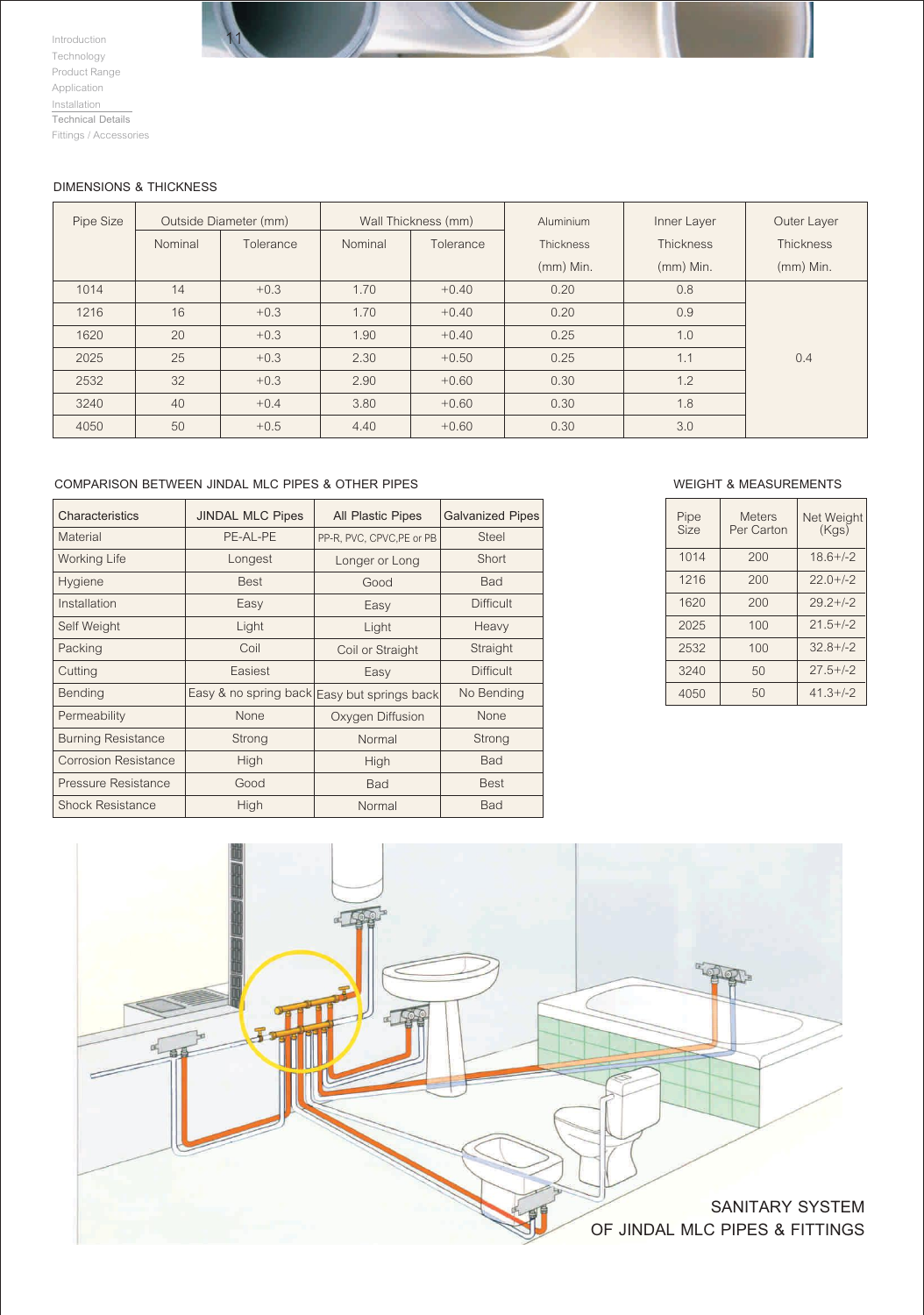

**Equal Union** Both ends connected to pipes of same size, e.g. S 1620 x 1620 means both ends connected to pipes 1620



**Unequal Union**

Both ends connected to pipes of different sizes, e.g. S 1620 x 1216 means one end connected to pipe 1620, the other to pipe 1216.



**Male Union**

One end connected to pipe, the other to female thread, e.g. S 1620 x ½ means one end connected to pipe 1620, the other to ½ female thread.



**Female Union** One end connected to pipe, the other to male thread, e.g. S 1620 x ½ means one end connected to pipe 1620, the other to ½ male thread.

| Specification |
|---------------|
| S 1014 x 1014 |
| S 1216 x 1216 |
| S 1620 x 1620 |
| S 2025 x 2025 |
| S 2532 x 2532 |
| S 3240 x 3240 |
| S4050 x4050   |

| Specification |
|---------------|
| S 1216 x 1014 |
| S 1620 x 1216 |
| S 2025 x 1216 |
| S 2025 x 1620 |
| S 2532 x 1620 |
| S 2532 x 2025 |
| S 3240 x 1216 |
| S 3240 x 1620 |
| S 3240 x 2025 |
| S 3240 x 2532 |
| S4050 x 1216  |
| S4050 x 1620  |
| S4050 x 2025  |
| S4050 x 2532  |
| S 4050 x 3240 |

| Specification         |
|-----------------------|
| S 1014 x 1/2 M        |
| S 1216 x 1/2 M        |
| S 1620 x 1/2 M        |
| S 1620 x 3/4 M        |
| S 1620 x 1 M          |
| S 2025 x 1/2 M        |
| S 2025 x 3/4 M        |
| $S$ 2025 $\times$ 1 M |
| S 2532 x 1 M          |
| S 2532 x 1-1/4 M      |
| S 2532 x 1-1/2 M      |
| S 3240 x 1-1/4 M      |
| S 3240 x 1-1/2 M      |
| S4050 x 1-1/2 M       |
| S 4050 x 2 M          |
|                       |

| Specification         |
|-----------------------|
| S 1014 x 1/2 F        |
| S 1216 x 1/2 F        |
| S 1620 x 1/2 F        |
| S 1620 x 3/4 F        |
| S 2025 x 1/2 F        |
| S 2025 x 3/4 F        |
| S 2025 x 1 F          |
| $S$ 2532 $\times$ 1 F |
| S 2532 x 1-1/4 F      |
| S 3240 x 1-1/4 F      |
| S 4050 x 1-1/2 F      |
|                       |

#### **Fittings (Compression & EZ Fit)**

L 1014 x 1014 L 1216 x 1216 L 1620 x 1620 L 2025 x 2025 L 2532 x 2532 L 3240 x 3240 L 4050 x 4050





| Equal Elbow |  |
|-------------|--|
|             |  |

Both ends connected to pipes of same sizes, e.g. L 1620 x 1620 means both ends connected to Pipes 1620.



male thread e.g. L 1620 x ½ means one end connected to pipe 1620, the



| Specification          |
|------------------------|
| $1.1014 \times 1/2$ F  |
| 1 1216 x 1/2 F         |
| 1 1620 x 1/2 F         |
| $1.1620 \times 3/4$ F  |
| $12025 \times 1/2$ F   |
| $12025 \times 3/4$ F   |
| $1,2532 \times 1$ F    |
| $12532 \times 1-1/4$ F |
| 1 3240 x 1-1/4 F       |
| l 3240 x 1-1/2 F       |



other to ½ male thread.

| Specification      |
|--------------------|
| L 1014 x 1/2 F (Z) |
| L 1216 x 1/2 F (Z) |
| L1620 x 1/2 F (Z)  |

#### **Wall Plated Female Elbow**

One end connected to pipe, the other to 1/2 male thread.



L 1620 x 1216 L 2025 x 1620 L 2532 x 2025 L 4050 x 1216 L 4050 x 1620 L 4050 x 2025 L 4050 x 2532 L 4050 x 3240 **Specification** 

**Unequal Elbow**

sizes, e.g. L 1620 x 1216 means one end connected to Pipe 1620 and other end connected to Pipe 1216.



**Equal Tee**

Three ends connected to pipes of same sizes, e.g. T 1620 x 1620 x 1620 means three ends connected to Pipes 1620.

**Specification** 

L 1014 x 1014 x 1014 L 1216 x 1216 x 1216 L 1620 x 1620 x 1620 L 2025 x 2025 x 2025 L 2532 x 2532 x 2532 L 3240 x 3240 x 3240

L 4050 x 4050 x 4050



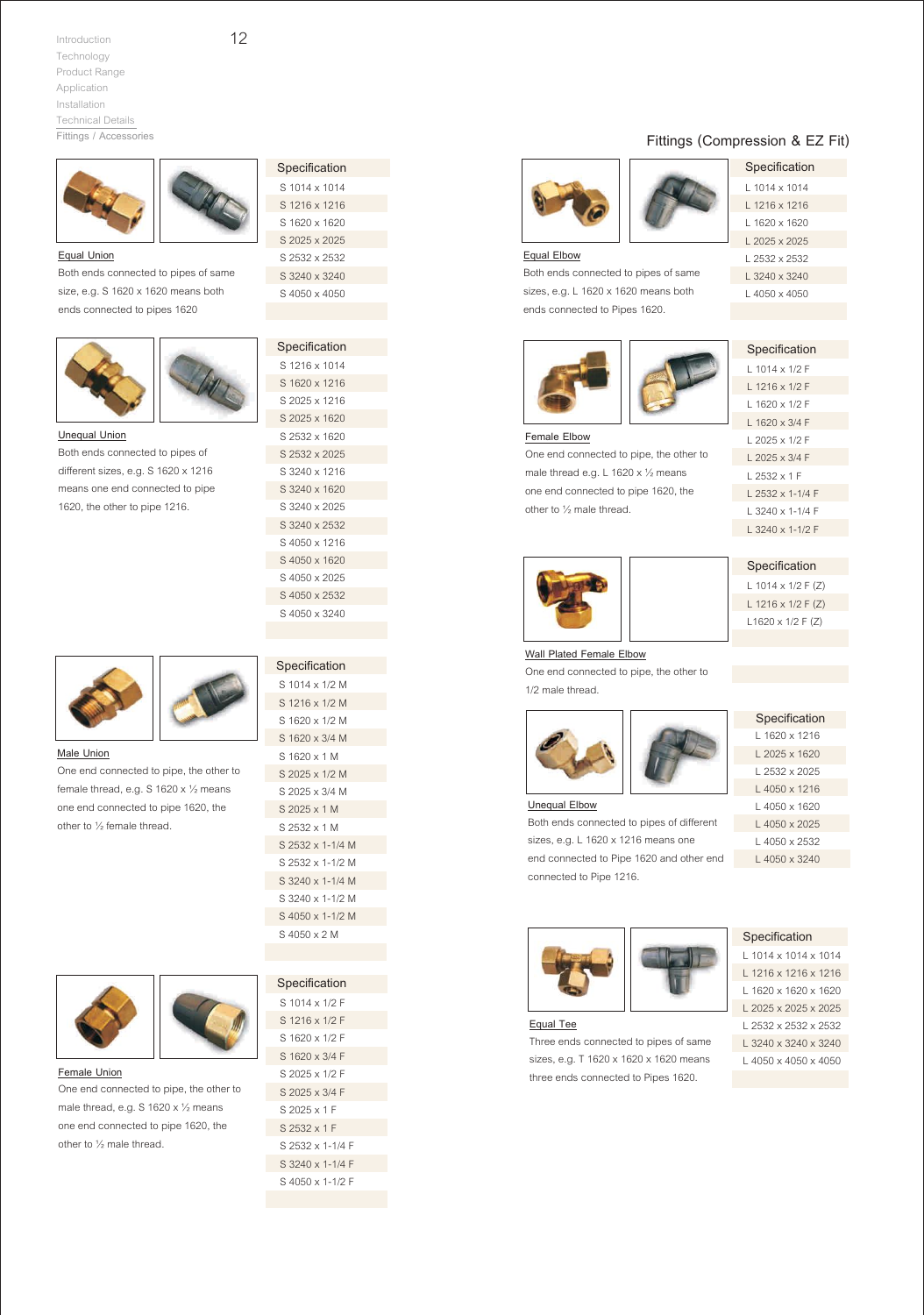

**Female Tee**

Middle end connected to male thread, the other two to pipes, e.g.

T 1620 x 1/2 F x 1620



#### **Unequal Tee**

Three ends connected to pipes, with one or two ends different in size from the other end(s), e.g. T 2025 x 1620 x 1620



T 1620 x 1216 x 1620 T 2025 x 1216 x 2025 T 2025 x 1620 x 2025 T 2532 x 1216 x 2532

**Specification** 

T 1014 x ½ F x 1014 T 1216 x ½ F x 1216 T 1620 x ½ F x 1620 T 1620 x ¾ F x 1620 T 2025 x ½ F x 2025 T 2025 x ¾ F x 2025

**Specification** 

#### **Specification**

**Specification** 1620 x 1620 2025 x 2025 2532 x 2532

Gas Nipple S 1014 Gas Nipple S 1216 Gas Valve S 1216 x 1/2 M Gas Valve S 1216 x 1/2 F



**Water Ball Valves**



**Manifold**



**Tank Nipple**

| Specification                |
|------------------------------|
| $3/4 \times 1216 \times 4$   |
| $3/4 \times 1216 \times 4$ V |
| $3/4 \times 1620 \times 4$   |
| $1 \times 1620 \times 4$     |
| $1 \times 1620 \times 4$ V   |

| Specification       |  |
|---------------------|--|
| TN 1620             |  |
| TN 2025             |  |
| TN 2532             |  |
| TN 1" (universal)   |  |
| TN 11/4 (universal) |  |

|--|



#### GJ **Specification**

QGQ

**Pipe Cutting Tools**





ZYD 14 - 18 (Plastic) **Specification** 

ZYD 20 - 32 (Plastic) ZYD 14 - 50 (Plastic)

#### **Plastic Reamers**



**T- Reamer**





JD 3240 (T-Reamer) JD 4050 (T-Reamer) WGQ - 6 in 1 (Bending Tool)

**Specification** 

Manual Tool - SYQ 18 - 32 Hydraulic Tool **Specification** 

**Crimping Tool**



**Bending Spring**

BS 1014 (Internal) BS 1216 (Internal) BS 1418 (Internal) BS 1620 (Internal) BS 2025 (Internal) BS 2532 (Internal) BS 1014 (External) BS 1216 (External) BS 1620 (External)

**Specification** 

BS 2025 (External) BS 2532 (External)





**Plastic Clamps**





#### **Tools & Accessories**

13